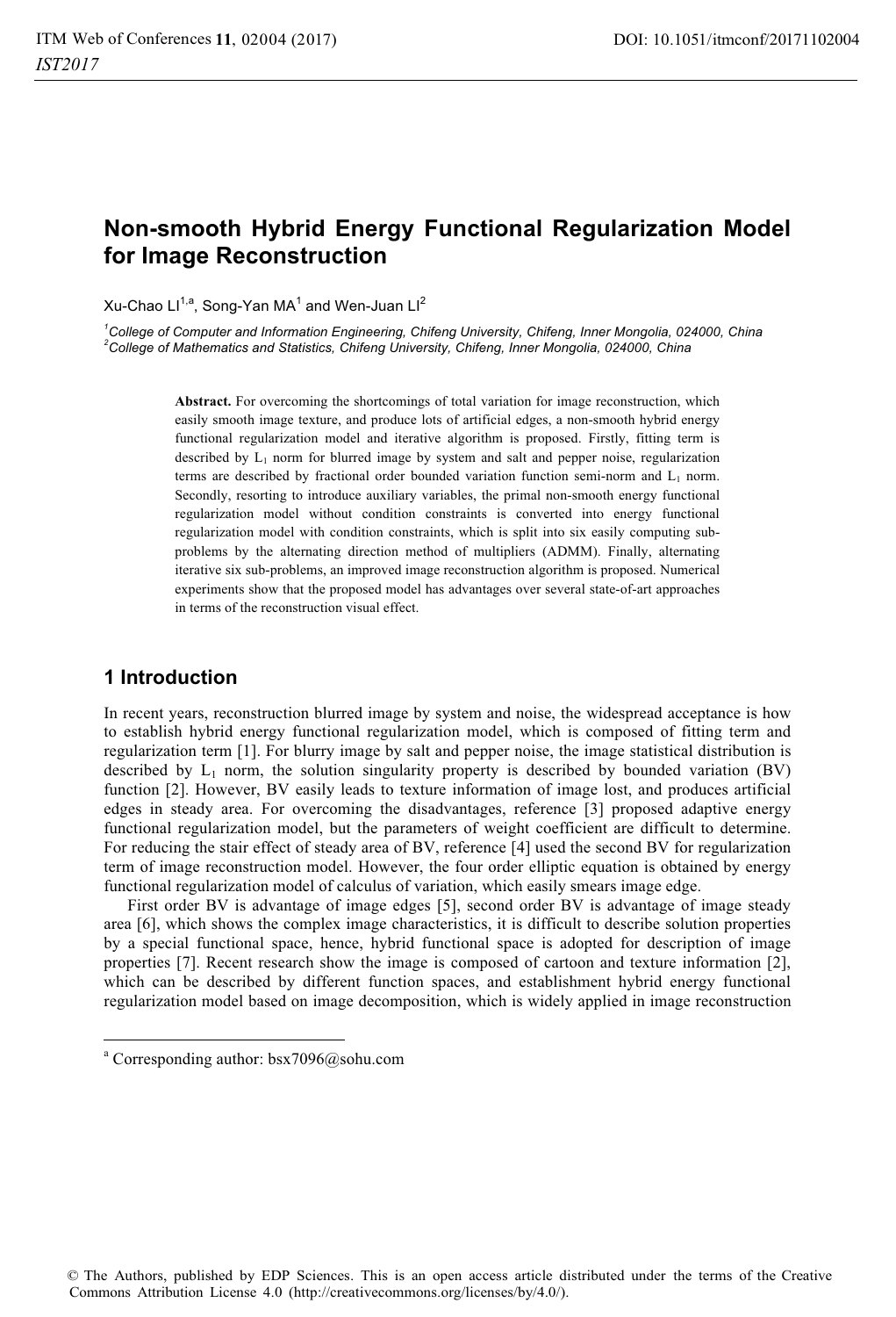and compress sensing [8]. For overcoming the image over smooth caused by higher order model, image cartoon part is described by fractional BV [9]. For embodying the sparse property of solution, using tight frame transform [10] for image texture part sparse property, the transform coefficients is described by  $L_1$  norm [11].

 The rest of this paper is organized as follows : In section 2, we review the tight frame theory and establish hybrid energy functional regularization model for reconstruction image blurred by system and salt and pepper noise. In section 3, taking advantage of the alternative direction method of multiplier (ADMM), we split the hybrid energy functional regularization into six sub-problems, which form alternative iterative algorithm. In section 4, we carry out several numerical experiments to show that the reconstruction model and algorithm are effective. In section 5, some remarks and future works are discussed.

### **2 Hybrid regularization model for image restoration**

#### **2.1 Tight frame transform for image sparse representation**

Using a cluster of framelet functions for basic function of tight frame, image can be represented by multi-resolution analysis, and the transform coefficients in tight frame domain are sparse, which can embody image singular characteristics, the details about tight frame theory are presented in reference[12, 13]. Suppose that the countable set  $W \subset L_{2}(R)$ ,  $\forall u \subset L_{2}(R)$ , the tight frame must satisfy

$$
u = \sum_{\psi \in V} \langle u, \psi \rangle \psi \tag{1}
$$

Where  $\langle \bullet, \bullet \rangle$  represents the inner product of  $L_2(R)$ , *W* represents the tight frame. The element of framelet system  $\psi = \psi$ ,  $\psi$ <sub>2</sub>...,  $\psi$ <sub>M</sub> is dilated and shifted, and get tight frame  $W(\psi) \subset L$ <sub>2</sub>(*R*)  $W(\psi) = \left\{2^{1/2}\psi_m(2' \cdot -n)\right\}, \psi_m \in \psi, \psi_m$  is called framelet,  $m = 1, \dots, M$ . The refinable function  $\phi$  and framelet function of tight frame satisfy the following expression

$$
\hat{\phi}(2\omega) = \hat{h}_0(\omega)\hat{\phi}(\omega), \ \hat{\psi}_m(2\omega) = \hat{h}_m(\omega)\hat{\phi}(\omega)
$$
\n(2)

Where  $\hat{\phi}$ ,  $\hat{h}_0$ ,  $\hat{h}_m$  is the Fourier transform of  $\phi$ ,  $h_0$ ,  $h_m$ . According to unitary extension principle [14], the filter coefficients of tight frame  $W(\psi)$  satisfy the following expression

$$
\hat{h}_0(\omega)\overline{\hat{h}_0(\omega+\gamma\pi)} + \sum_{m=1}^M \hat{h}_m(\omega)\overline{\hat{h}_m(\omega+\gamma\pi)} = \chi_{\gamma,0}
$$
\n(3)

Where  $\gamma = 0,1$ ,  $\chi_{\gamma,0}$  is sample function.

#### **2.2 Using Bayesian principle for hybrid image reconstruction model**

Suppose expectation image *f* and observation image *g* obey independent statistical distribution, the imaging system is described by matrix *A* that is produced by point spread function (PSF). The sample image is blurred by salt and pepper noise, then the conditional probability of sample image is defined as

$$
p(\mathbf{g} \mid \mathbf{f}) = \|A\mathbf{f} - \mathbf{g}\|_{L_1} \tag{4}
$$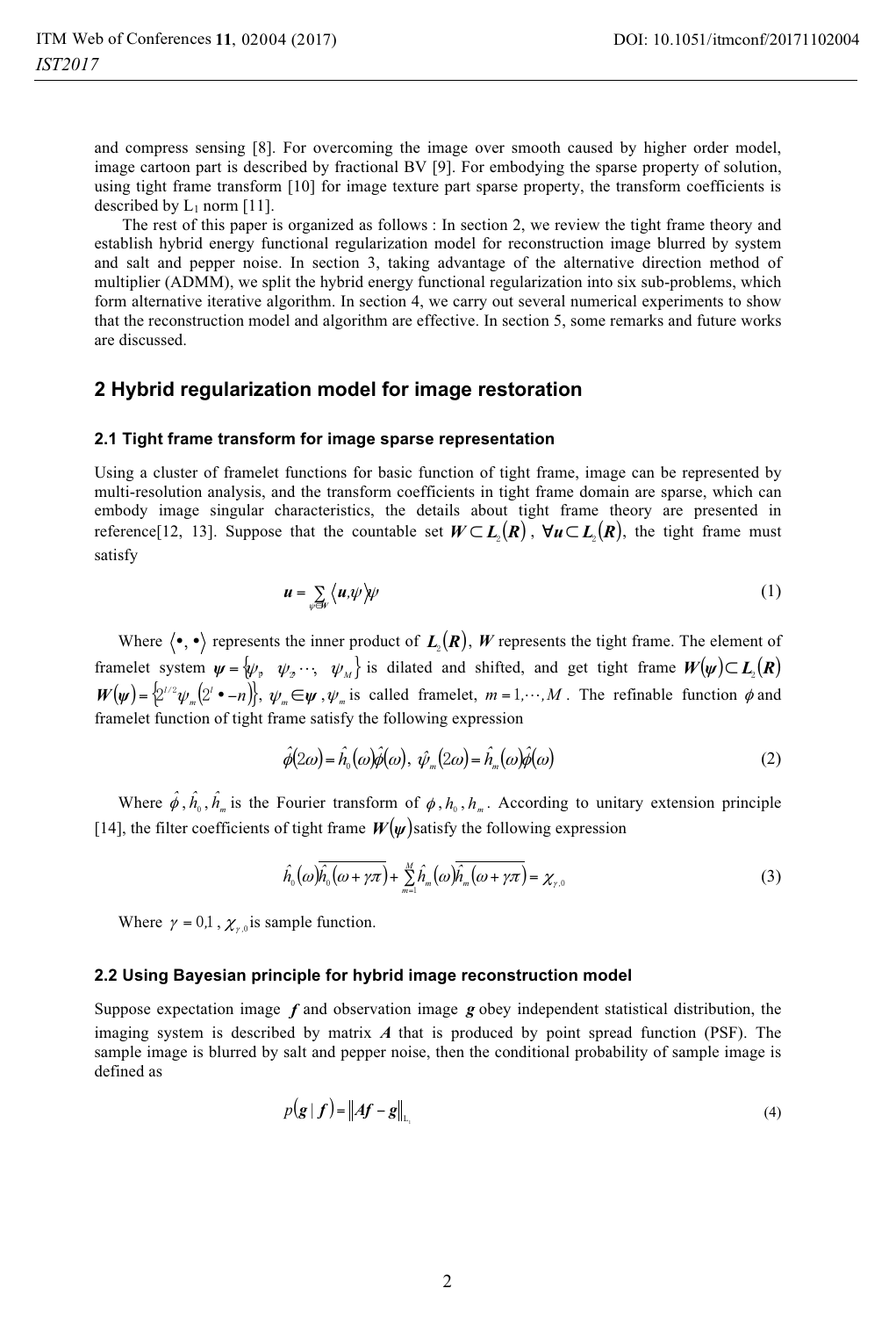Where, Given ideal image,  $p(g | f)$  represents the conditional probability of observation image. In practical application, it is impossible for user to get the ideal image. To obtain physical variables with practical meaning, supposed that the priori probability of ideal image is  $p(f)$ , using Bayesian principle[15], the maximum posterior probability of ideal image is written as

$$
p(f|g) \propto p(g|f) \cdot p(f) \tag{5}
$$

If the transform coefficients of ideal image is sparse, and ideal image belongs to some kinds of function space, such as variable exponent function space, fractional BV function space and  $L_1$  function space, etc. Supposed the image properties of different function space is independent, we can describe these properties by the following probability distribution function

$$
p(f) = \prod_{r} p(T_r f) \tag{6}
$$

Where  $T<sub>r</sub>$  represents function space, and  $\tau$  is integer, which represents the number of function space. Substituting (4) and (6) into (5), using ln likelihood function for both sides of equation, the hybrid energy functional regularization model is written as

$$
\hat{f} = \underset{f}{\text{argmin}} \{E(f)\} \tag{7}
$$

Where  $E(f) = \| Af - g \|_{L_1} + \sum_{\tau} \ln p(T_{\tau} f)$ .

In order to using the explicit physical meaning of priori probability, at the same time, the problem of (7) is not too complex, using the cartoon and texture for describing the image properties, which are characterized by fractional order BV function space and  $L_1$  norm of tight frame domain, and the priori probabilities of expectation solution are respectively written as

$$
-\ln p(T_1 f) = |Wx|_{L_1}
$$
\n(8)

$$
-\ln p(T_2 f) = |\nabla^{\alpha} u| \tag{9}
$$

Where  $x$  and  $y$  respectively represent texture and cartoon. Substituting (8) and (9) into (7), the hybrid energy functional regularization model for image reconstruction is written as

$$
\underset{f.x}{\text{argmin}} \left\{ E(f, x, u) \right\} \tag{10}
$$

Where  $E(f, x, u) = \|Af - g\|_{L_1} + \alpha |Wx|_{L_1} + \beta |\nabla^{\alpha} u|_{L_2}$ ,  $\alpha$  and  $\beta$  are non-negative constant. If  $\alpha = 0$ , formula (10) is image deblurry model of tight frame domain.

## **3 Splitting principle and algorithm of image reconstruction model**

#### **3.1 ADMM algorithm**

Formula (10) is composed of fitting term and regularization term, it is non-smooth and -differential, the fixed point iterative algorithm based on first order gradient and Newton iterative algorithm[16] based on second order gradient can not be applied to (10). According to non-smooth convex optimization theory, the most effective method to compute non-smooth convex function that is composed of two terms is variable splitting technology. The variable splitting technology divide the object function that is composed of two terms into two easy to deal with sub-problems, alternating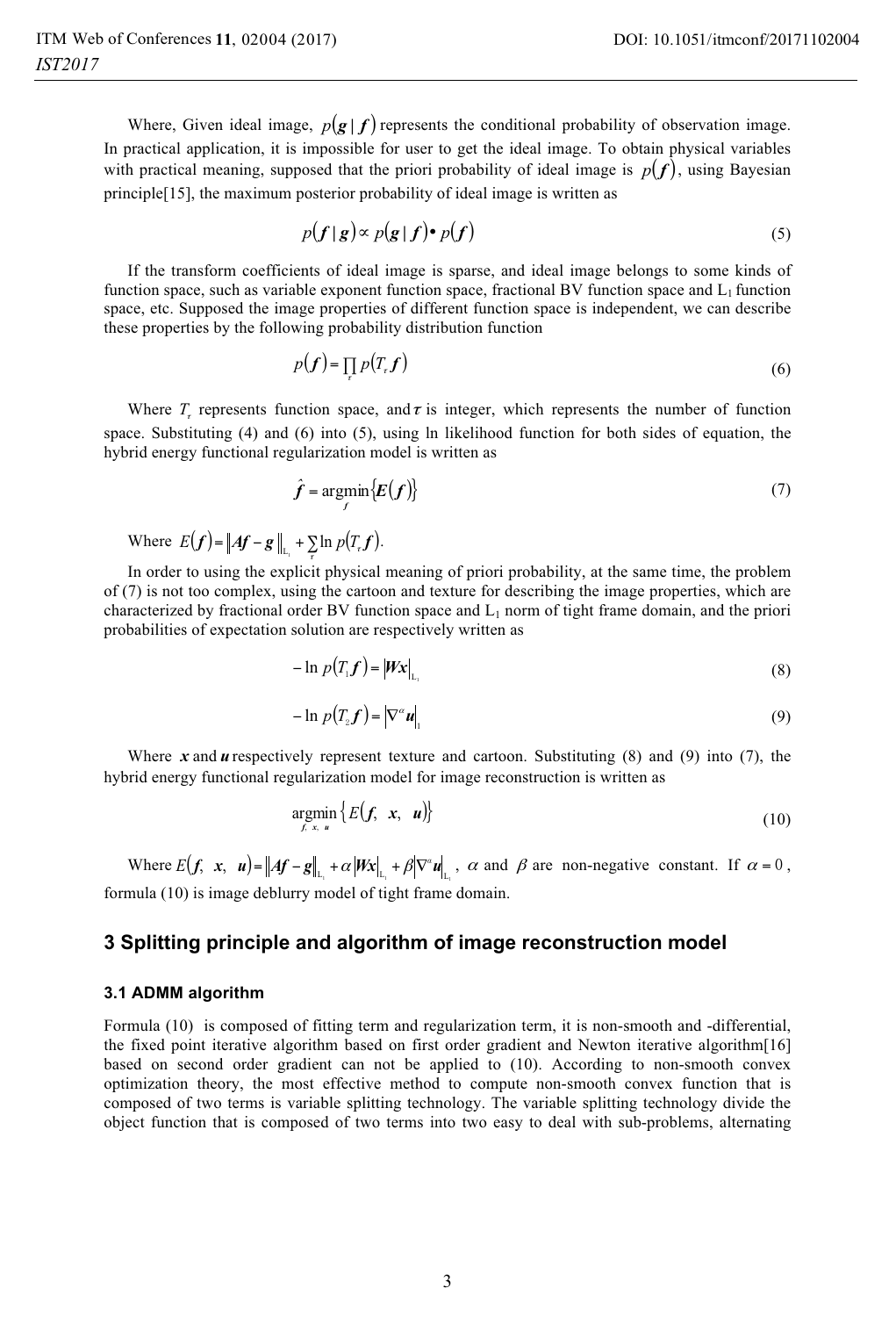$$
\underset{h}{\operatorname{argmin}}\big\{E_1\big(h\big)+E_2\big(Gh\big)\big\}\tag{11}
$$

Where, non-smooth convex function  $E_1$ :  $R' \to R$  and  $E_2$ :  $R' \to R$ ,  $G \in R^{s \times r}$ . Taking advantage of variable splitting technology, formula (11) splits into two sub-problems that are expressed as follows

$$
\boldsymbol{h}^{k+1} = \underset{\boldsymbol{h}}{\text{argmin}} \left\{ E_1(\boldsymbol{h}) + \frac{\mu}{2} \left\| \boldsymbol{y}^k + \boldsymbol{G} \boldsymbol{h} - \boldsymbol{z}^k \right\|_2^2 \right\}
$$
 (12)

$$
z^{k+1} = \underset{z}{\text{argmin}} \left\{ E_2(z) + \frac{\mu}{2} \left\| y^k + G h^{k+1} - z \right\|_2^2 \right\}
$$
 (13)

$$
\gamma^{k+1} = \gamma^k + (Gh^{k+1} - z^{k+1})
$$
\n(14)

Supposed  $\hat{h}$  is optimal solution of (11), if the cluster point  $\{h^k\}$  is produced by alternating iterative (12)-(14), then  $\lim_{k \to \infty} \left\| \mathbf{h}^k - \hat{\mathbf{h}} \right\|_2^2 = 0$ .

However, image reconstruction model of (10) is composed of three terms, it is impossible to apply ADMM algorithm directly. Hence, the formula (10) must be improved.

#### **3.2 Transformation of image reconstruction model**

In order to apply ADMM algorithm to (10), we must transform (10) into similar to standard form formula of (11). Introducing auxiliary variables of  $Af = \theta$ ,  $Af - g = z$ ,  $f = u + x$ , the formula (10) is written as

$$
E(f, x, u) = ||z||_{L_1} + \alpha |Wx|_{L_1} + \beta |\nabla^{\alpha} u|_{L_1}
$$
\n(15)

Set 
$$
h_1(x) = \alpha ||Wx||
$$
,  $h_2(z) = ||z||$ ,  $h_3(\theta) = \sigma_{R}$ .  $(\theta)$ ,  $g_1(y) = \beta ||\nabla^{\alpha} u||$ ,  $g_2(Dy) = \sum_{j=1}^{3} h_j(D_j y)$ , formula (15)

is converted into standard form, which is written as

$$
\underset{y}{\text{argmin}} \left\{ g_1(y) + g_2(Dy) \right\} \tag{16}
$$

Where 
$$
y = [u \ g \ f]^T
$$
,  $D = \begin{bmatrix} -I & 0 & I \\ 0 & -I & A \\ 0 & 0 & A \end{bmatrix}$ , set  $b = [x \ z \ \theta]^T$ , then  $b = Dy$ . Applying (12)-(14),

formula (16) split into two bigger sub-problems, which are written as

$$
y^{k+1} = \underset{y}{\text{argmin}} \left\{ g_1(y) + \frac{\mu}{2} \|d^k + Dy - b^k\|_2^2 \right\}
$$
 (17)

$$
\boldsymbol{b}^{k+1} = \underset{\boldsymbol{b}}{\text{argmin}} \left\{ g_2(z) + \frac{\mu}{2} \left\| \boldsymbol{d}^k + \boldsymbol{D} \boldsymbol{y}^{k+1} - \boldsymbol{b} \right\|_2^2 \right\}
$$
 (18)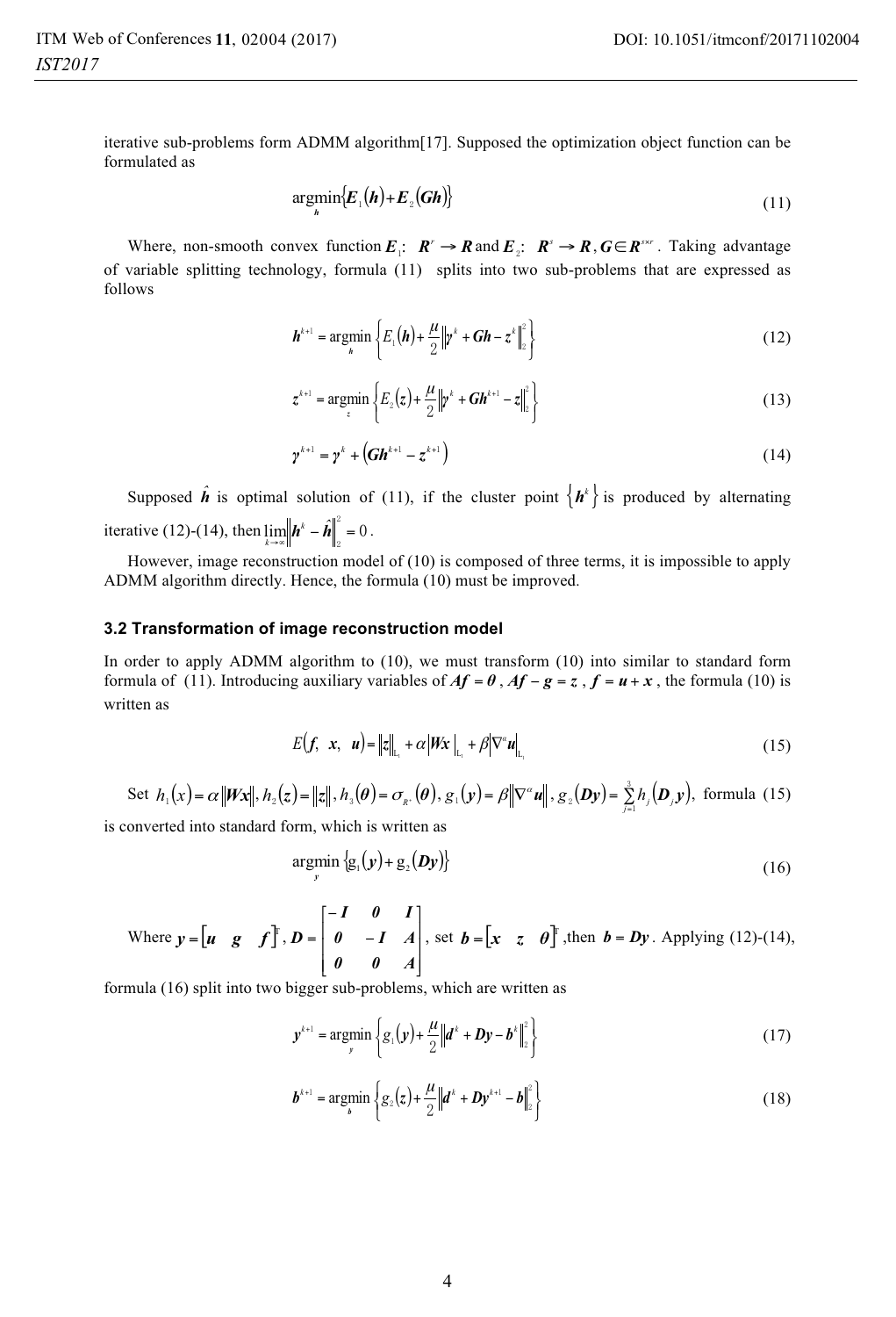$$
d^{k+1} = d^k + \left(Dy^{k+1} - b^{k+1}\right) \tag{19}
$$

1) according to sub-problem of (17), optimization about *y* is expressed as

$$
\left(\boldsymbol{u}^{k+1},\boldsymbol{g}^{k+1},\boldsymbol{f}^{k+1}\right)=\underset{\boldsymbol{u},\boldsymbol{g},\boldsymbol{f}}{\text{argmin}}\left\{\beta\big|\nabla^{\alpha}\boldsymbol{u}\big|_{\text{TV}}+\frac{\mu}{2}\Big(\big\|\boldsymbol{d}_{1}^{k}+\boldsymbol{f}-\boldsymbol{u}-\boldsymbol{x}^{k}\big\|_{2}^{2}+\big\|\boldsymbol{d}_{2}^{k}+\boldsymbol{A}\boldsymbol{f}-\boldsymbol{g}-\boldsymbol{z}^{k}\big\|_{2}^{2}+\big\|\boldsymbol{d}_{3}^{k}+\boldsymbol{A}\boldsymbol{f}-\boldsymbol{\theta}^{k}\big\|_{2}^{2}\Big\}\right\}
$$
(20)

Optimization (20) about  $f$ ,  $u$  and  $g$ , respectively, they form the following three sub-problems (1) optimization (20) about *f* sub-problem

$$
\boldsymbol{f}^{k+1} = \operatorname*{argmin}_{f} \frac{\mu}{2} \left\{ \left\| \boldsymbol{d}_{1}^{k} + \boldsymbol{f} - \boldsymbol{u} - \boldsymbol{x}^{k} \right\|_{2}^{2} + \left\| \boldsymbol{d}_{2}^{k} + \boldsymbol{A} \boldsymbol{f} - \boldsymbol{g} - \boldsymbol{z}^{k} \right\|_{2}^{2} + \left\| \boldsymbol{d}_{3}^{k} + \boldsymbol{A} \boldsymbol{f} - \boldsymbol{\theta}^{k} \right\|_{2}^{2} \right\} (21)
$$

Formula (21) is quadratic equation, according to first order Karush-Kuhn-Tucker (KKT) conditions [16], the first order variation of (21) about  $f$  is written as

$$
(2A^{\mathrm{T}}A + I)\mathbf{f} = \mathbf{u} + \mathbf{x}^k - \mathbf{d}_1^k + A^{\mathrm{T}}(\mathbf{g} + \mathbf{z}^k - \mathbf{d}_2^k + \mathbf{\theta}^k - \mathbf{d}_3^k)
$$
 (22)

Imposing periodic boundary condition on image, carrying out Fourier transform and inverse Fourier transform, we can get the following formula

$$
f^{k+1} = F^{-1}\left(\frac{F(u^k + x^k - d_1^k + A^T(g^k + z^k - d_2^k + \theta^k - d_3^k))}{F(2A^T A + I)}\right)
$$
(23)

Where  $F$  and  $F^{-1}$  respectively represent Fourier transform and inverse Fourier transform. (2) optimization (20) about *u*sub-problem

$$
\boldsymbol{u}^{k+1} = \underset{\boldsymbol{u}}{\text{argmin}} \left\{ \beta \left| \nabla^{\alpha} \boldsymbol{u} \right|_{\text{TV}} + \frac{\mu}{2} \left\| \boldsymbol{d}_{1}^{k} + \boldsymbol{f} - \boldsymbol{u} - \boldsymbol{x}^{k} \right\|_{2}^{2} \right\}
$$
(24)

In order to obtain the solution of (24), taking advantage of Fenchel transform for converting (24) into dual model [18], and using fixed point iterative theory, we get the following expression

$$
\boldsymbol{u}^{k+1} = \left(\boldsymbol{d}_1^k + \boldsymbol{f}^{k+1} - \boldsymbol{u}^k - \boldsymbol{x}^k\right) - \frac{\beta}{\mu} \overline{\left(1\right)^2} \operatorname{div}^{\alpha} \boldsymbol{p}^{k+1}
$$
 (25)

where  $p^{k+1}$  is expressed as

$$
p^{k+1} = \frac{p^k + \tau \left[\nabla^{\alpha} \overline{(-1)^{\alpha}} \text{div}^{\alpha} p^k - \frac{\beta}{\mu} \left(d_1^k + f^{k+1} - u^k - x^k\right)\right]}{1 + \tau \left|\nabla^{\alpha} \overline{(-1)^{\alpha}} \text{div}^{\alpha} p^k - \frac{\beta}{\mu} \left(d_1^k + f^{k+1} - u^k - x^k\right)\right|}
$$
(26)

(3) optimization (20) about *g* sub-problem

$$
g^{k+1} = \underset{s}{\text{argmin}} \frac{\mu}{2} \left( \left\| \boldsymbol{d}_{2}^{k} + \boldsymbol{A} \boldsymbol{f} - \boldsymbol{g} - \boldsymbol{z}^{k} \right\|_{2}^{2} \right)
$$
 (27)

According to first order KKT conditions, the first order variation of (21) about *g* is written as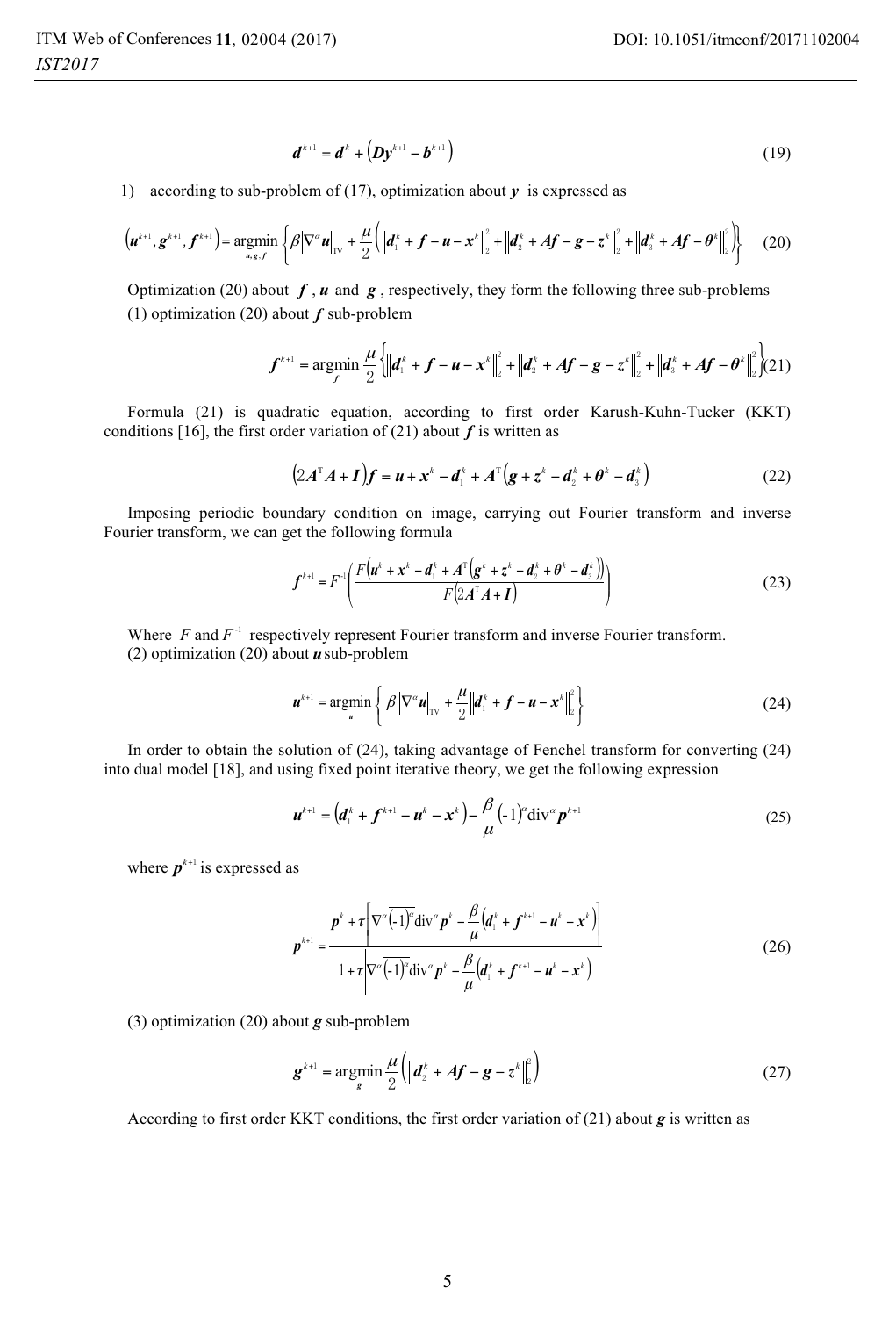$$
g^{k+1} = Af^{k+1} - z^k + d_2^k
$$
 (28)

2)according to sub-problem of (18), optimization about  $\boldsymbol{b}$  is expressed as

$$
(z^{k+1}, x^{k+1}, \theta^{k+1}) = \underset{z, \theta, x}{\text{argmin}} \left\{ ||z||_1 + \alpha ||\mathbf{W}x||_1 + \sigma_{\mathbf{R}^*}(\theta) + \frac{\mu}{2} (||\mathbf{d}_1^k + f^{k+1} - \mathbf{u}^{k+1} - x||_2^2 + ||\mathbf{d}_2^k + \mathbf{A}f^{k+1} - \mathbf{g}^{k+1} - z||_2^2 + ||\mathbf{d}_3^k + \mathbf{A}f^{k+1} - \theta||_2^2 \right\}
$$
\n(29)

Optimization (29) about  $z, x$  and  $\theta$ , respectively, they form the following three sub-problems (4) optimization (20) about *z* sub-problem

$$
z^{k+1} = \underset{z}{\operatorname{argmin}} \left\{ \|z\|_{1} + \frac{\mu}{2} \|d_{2}^{k} + Af^{k+1} - g^{k+1} - z\|_{2}^{2} \right\}
$$
(30)

Formula (30) is standard L2-L1 type, we can get

$$
\mathbf{z}^{k+1} = \text{Soft}_{1/\mu} \left\{ \mathbf{g}^{k+1} - \left( \mathbf{d}_2^k + A \mathbf{f}^{k+1} \right) \right\}
$$
 (31)

Where  $\text{Soft}_{\varepsilon}[\pi] = \max\{0, |\pi| - \xi\} \text{sgn}(\pi), \text{ sgn}(\bullet) \text{ is sign function.}$ (5) optimization (29) about *x* sub-problem

$$
\mathbf{x}^{k+1} = \underset{x}{\text{argmin}} \left\{ \alpha \left\| \mathbf{W} \mathbf{x} \right\|_{1} + \frac{\mu}{2} \left\| \mathbf{d}_{1}^{k} + \boldsymbol{f}^{k+1} - \mathbf{u}^{k+1} - \mathbf{x} \right\|_{2}^{2} \right\}
$$
(32)

Similar to (30), we get the following formula

$$
\mathbf{x}^{k+1} = \mathbf{W}^{\mathrm{T}} \, \mathrm{Soft}_{a/\mu} \big[ \mathbf{W} \big( \mathbf{d}_{1}^{k} + \mathbf{f}^{k+1} - \mathbf{u}^{k+1} \big) \big] \tag{33}
$$

Where  $W^T$  is inverse transform of  $W$ , and  $W^T W = I$ , T represents transpose. (6) optimization (29) about *θ* sub-problem

$$
\theta^{k+1} = \underset{\theta}{\text{argmin}} \bigg\{ \sigma_{k} \cdot (\theta) + \frac{\mu}{2} \bigg| d_{3}^{k} + Af^{k+1} - \theta \bigg|_{2}^{2} \bigg\}
$$
 (34)

$$
\theta^{k+1} = \max(0, \mathbf{d}_3^k + A \mathbf{f}^{k+1})
$$
\n(35)

3)according to formula of (19), auxiliary variable *d* is updated as following

$$
\boldsymbol{d}_{1}^{k+1} = \boldsymbol{d}_{1}^{k} + \boldsymbol{f}^{k+1} - \boldsymbol{u}^{k+1} - \boldsymbol{x}^{k+1} \tag{36}
$$

$$
\boldsymbol{d}_{2}^{k+1} = \boldsymbol{d}_{2}^{k} + A \boldsymbol{f}^{k+1} - \boldsymbol{g}^{k+1} - z^{k+1} \tag{37}
$$

$$
d_3^{k+1} = d_3^k + Af^{k+1} - \theta^{k+1}
$$
\n(38)

#### **3.3 ADMM algorithm for image reconstruction**

- 1) set  $k = 0$ ,  $\mathbf{u}^{\circ}$ ,  $\mathbf{g}^{\circ}$ ,  $\mathbf{f}^{\circ}$ , and the maximum iterative number N.
- 2) compute (23) for  $f^{k+1}$ , compute (26) for  $p^{k+1}$ , compute (25) for  $u^{k+1}$ , compute (28) for  $g^{k+1}$ .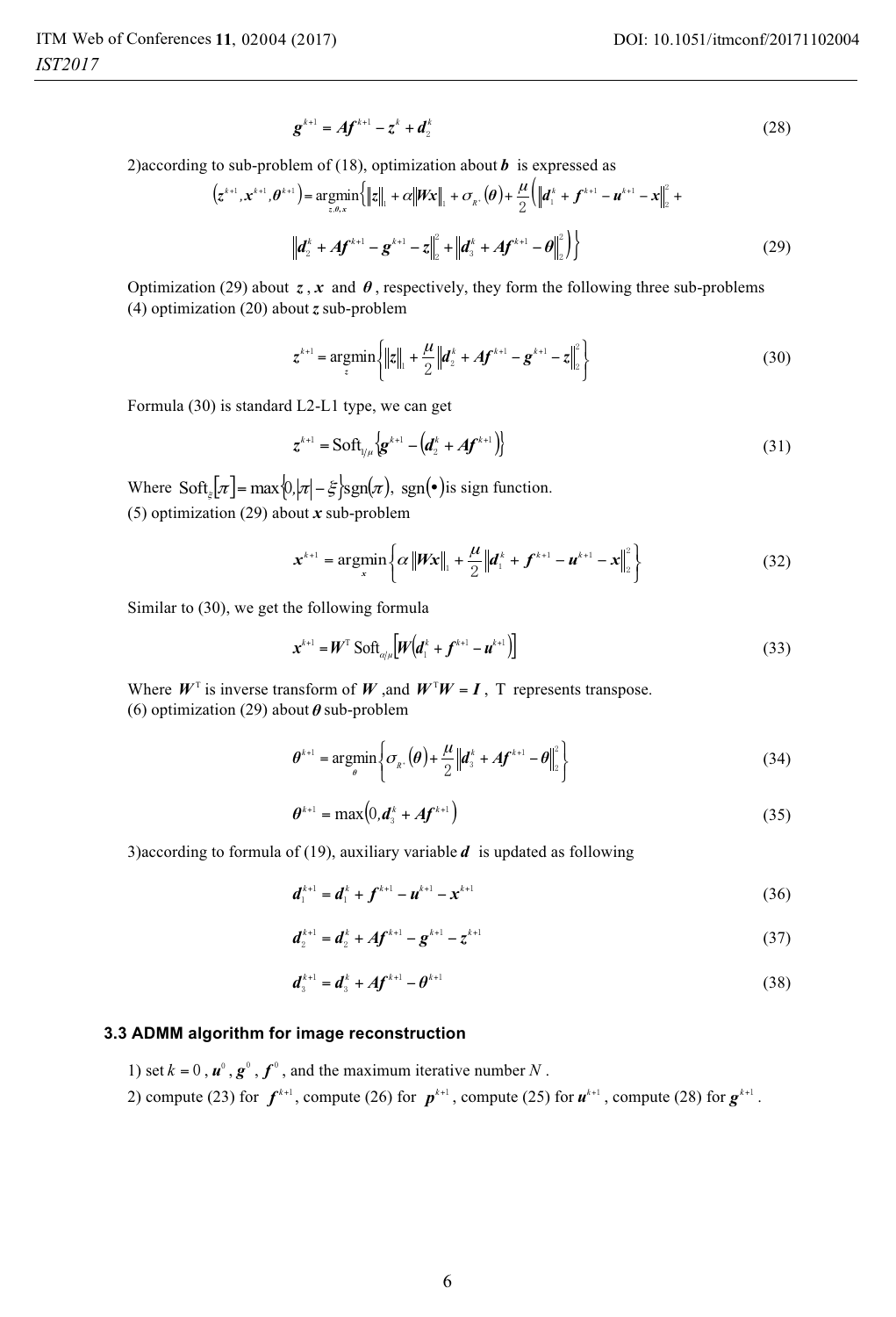3) compute (31) for  $z^{k+1}$ , compute (35) for  $x^{k+1}$ , compute (36) for  $\theta^{k+1}$ , compute auxiliary variables  $d_1^{k+1}$ ,  $d_2^{k+1}$  and  $d_3^{k+1}$  by (36), (37) and (38), respectively.

4) if 
$$
||E(f^{k+1}, x^{k+1}, u^{k+1}) - E(f^k, x^k, u^k)|| \le t
$$
 or  $k > N$ , jump 5), otherwise, set  $k = k + 1$ , jump 2).

5) output the reconstruction image  $f^{k+1}$ .

## **4 Experiment results and analysis**

Using refinable functon and tight frame with two generators for image sparse, they are shown in Figure 1. Taking advantage of Matlab fspecial function for producing PSF of size 9×9 and 13×13, they are shown in figure 2(a) and 2(b), respectively. The figure 3(a) and 4(a) is original Barbara image of size 256×256 and 512×512, respectively, and grey level is 0-255. The relative merits of the algorithm assessed by visual quality and quantitative peak signal-to-noise ratio (PSNR), we compare the restored results of the proposed with those of fast iterative soft threshold algorithm (FISTA) [5], dual model [19] and fast total variation deconvolution (FTVd) [20].



**Figure 1.** refinable function and framelet with two generators



**Figure 2.** PSF with different size

In Figure 3, Camera image is blurred by Figure  $2(a)$ , and and  $30\%$  salt and pepper noise, it is difficult to distinguish the texture and cartoon information. In Figure 3(c), FISTA makes restored image become cartoon, texture information is completely lost. Dual model and FTVd produce a lot of staircases in steady regions, but restoration image of Figure 3(d) is more smoother than that of Figure 3(e). Figure 3(f), using the proposed for restoration image, the visual effect is better than that of other algorithms. According to qualitative index, PSNR of the proposed is higher that that of other algorithms, which shows image restoration quality is better that of other algorithms.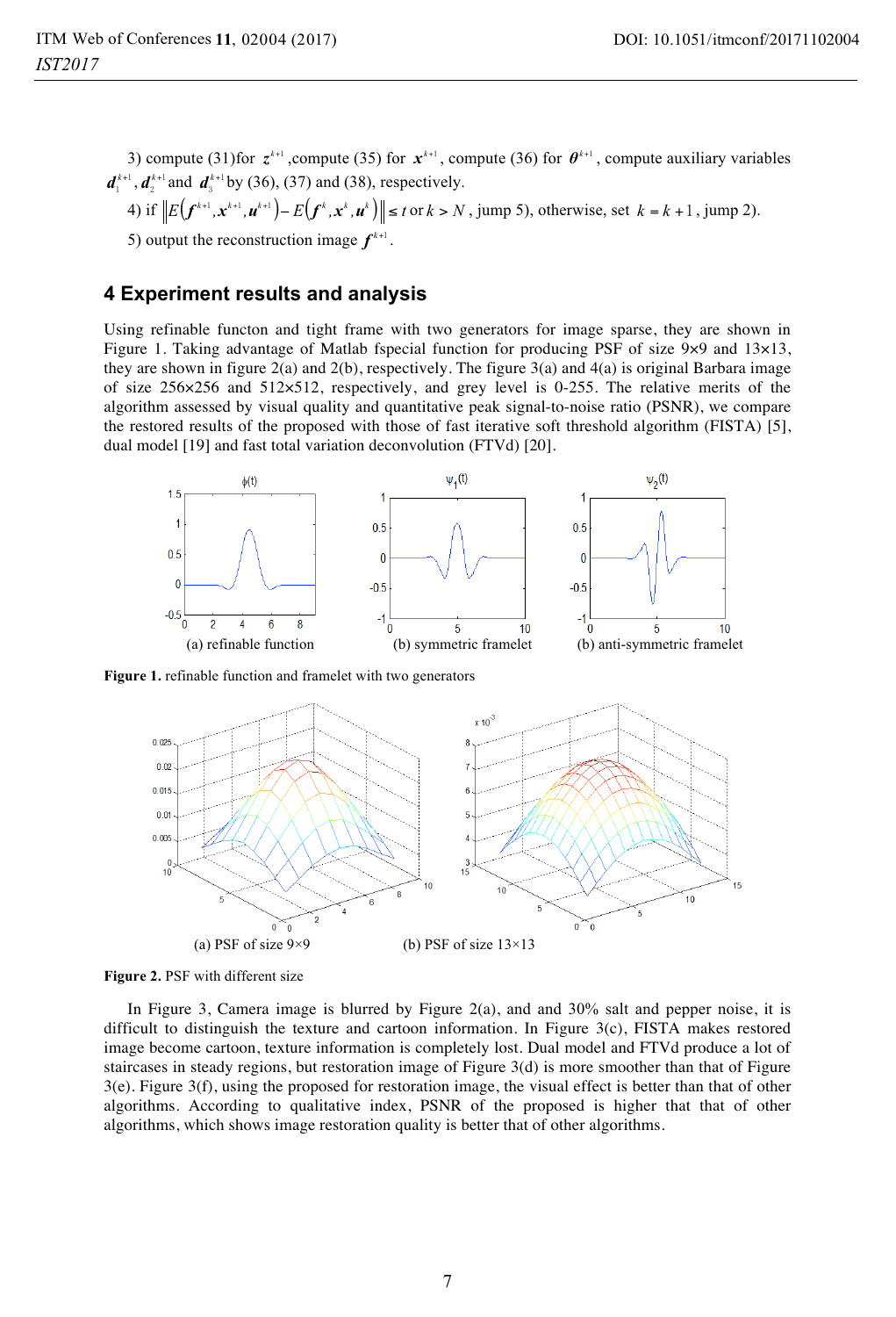

**Figure 3.** Restoration comparison of different algorithms(256×256)

Figure 4(b) is is blurred by figure 2(b) of PSF, and 40% salt and pepper noise, and is more blurry than figure 3(b). According to visual quality, FISTA produces a lot of cartoon, the image texture information is thoroughly lost in figure 4(c). In figure 4(d) and figure 4(e), the visual effect of dual model and FTVd is better than that of FISTA, In figure 4(f), the visual effect is the best in these algorithms.

According to the quantitative performance, FISTA obtains the lowest PSNR, which shows the quality of image restoration is worse. PSNR of dual model is lower than that of FTVd, the proposed obtains the highest PSNR, which show that the quality of image restoration is best.



**Figure 4.** Restoration comparison of different algorithms(512×512)

## **Conclusion**

In this paper, a new hybrid energy function regularization model is proposed, by introducing auxiliary variables, image reconstruction model is converted into standard convex optimization model, using ADMM algorithm, standard model is split into six sub-problems, and every sub-problem has simple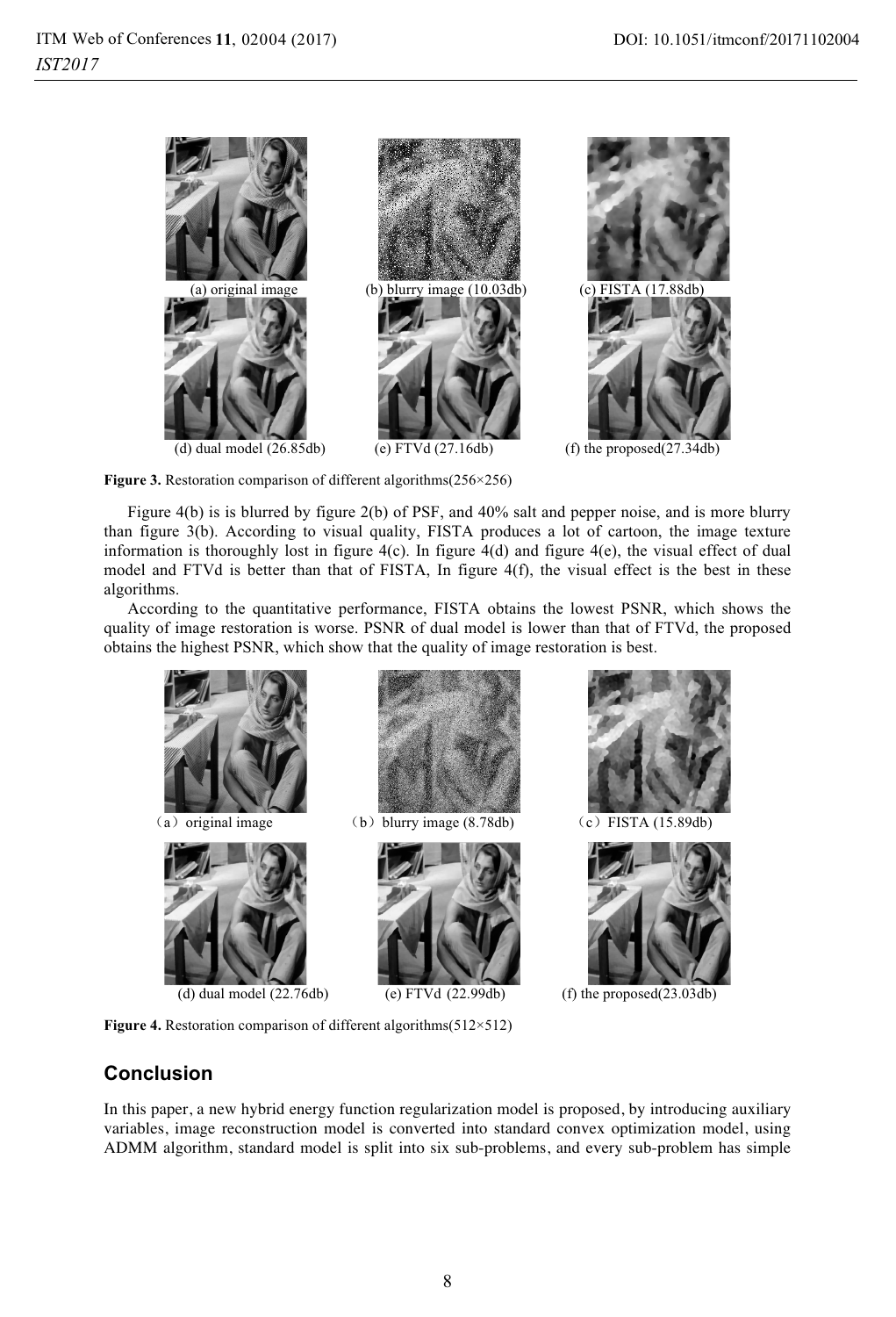closed expression, which form a fast alternate iterative algorithm. Experiment results show the proposed algorithm can effectively reconstruct image blurred by salt and pepper noise, and obtain better visual quality than that of other methods. In the future work, we will carry out research on the parameters of regularization terms for image restoration performance influence.

## **Acknowledgement**

This work was supported by Higher Educational Scientific Research Projects of Inner Mongolia Autonomous Region, China (NJZY16254), and project supported by the Natural Science Foundation of Inner Mongolia Autonomous Region, China (2016MS0602).

## **References**

- 1. Li X C, Bian S X, Li Y Y, Survey of convex energy functional regularization model of image restoration[J], Journal of Image and Graphics, **21**, 4(2016)
- 2. Zhang Zhengrong, Zhang Jun, Wei Zhihui, Cartoon-texture composite regularization based nonblind deblurring method for partly-textured blurred images with Poisson noise [J], Signal Processing, **116**, 11(2015)
- 3. Li X C, Ma S Y, Bian S X, Application of dual algorithm to TV-L1 deblurring model of frame domain[J], Journal of Image and Graphics, **20**, 11(2015)
- 4. Li Fang, Shen Chaomin, Fan Jingsong, Image restoration combining a total variational filter and a fourth-order filter [J], Journal of Visual Communication and Image Representation, **18**, 4(2007)
- 5. Beck Amir, Teboulle Marc, A fast dual proximal gradient algorithm for convex minimization and applications, Operations Research Letters, **42**, 1(2014)
- 6. Jiang Le, Huang Jin, Lv Xiaoguang, Alternating direction method for the high-order total variation-based Poisson noise removal problem [J], Numerical Algorithms, **69**, 3(2015)
- 7. Fan Qibin, Jiang Dandan, Jiao Yuling. A multi-parameter regularization model for image restoration [J], Signal Processing, **114**, 9(2015)
- 8. Becker Stephen, Bobin Jerome, Candes Emmanuel J, NESTA: a fast and accurate first-order method for sparse recovery [J], SIAM Journal on Imaging Sciences, **4**, 1(2011)
- 9. Yang Z Z, Zhou J L, Lang F N, Noise detection and image de-noising based on fractional calculus [J], Journal of Image and Graphics, **19**, 10(2014)
- 10. Fan W, Cai G G, Zhu Z K, Sparse representation of transients in wavelet basis and its application in gearbox fault feature extraction [J], Mechanical Systems and Signal Processing, **56-57**, 5(2015 )
- 11. Cai Jian-Feng, Ji Hui, Shen Zuowei, Data-driven tight frame construction and image denoising [J], Applied and Computational Harmonic Analysis, **37**, 1(2014)
- 12. Daubechies I, Han B, Ron A, Framelets : mra-based constructions of wavelet frames [J], Applied and Computational Harmonic Analysis, **14**, 1(2003)
- 13. Cai J F, Chan R, Shen Z W, A framelet-based image inpainting algorithm [J], Applied and Computational Harmonic Analysis, **24**, 2(2008)
- 14. Selesnick Ivan W, Abdelnour, Symmetric wavelet tight frames with two generators [J], Applied and Computational Harmonic Analysis, **17**, 2(2004)
- 15. Li X C, Expectation maximization method for parameter estimation of image statistical model[J], Journal of Image and Graphics, **17**, 6(2012)
- 16. Curtis R. Vogel, *Computational methods for inverse problems*(SIAM: Society for Industrial and Applied Mathematics, 2002)
- 17. Eckstein J, Bertsekas D P, On the Douglas-Rachford splitting method and the proximal algorithm for maximal monotone operators [J]. Mathematical Programming, **55**, 1(1992)
- 18. Antonin Chambolle, An algorithm for total variation minimization and applications, Journal of Mathematical Imaging and Vision, **20**, 1-2(2004)